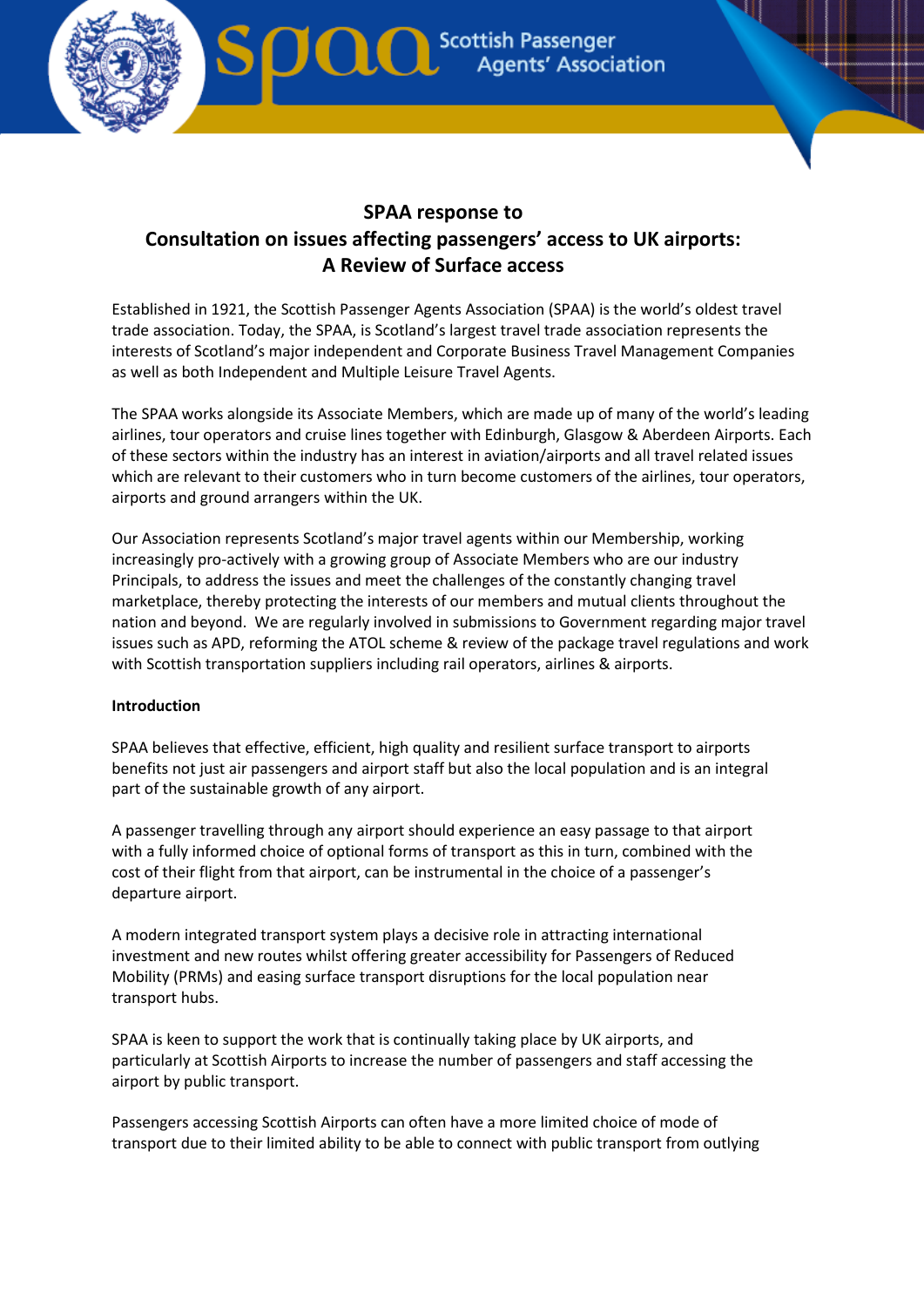country areas. This results in the higher priority for additional road & car parking facilities to be available at competitive and fair pricing.

SPAA agrees with the recommendations put forward by the House of Commons Transport Committee in their recent report on Surface access to Airports :

- The Department for Transport should ensure airport operators to update any plans and surface access strategies that have not been updated in the last five years by the end of this year.
- The Government should prioritise integrated transport planning around airports. Further, that the CAA should strike a careful balance between fairness to motorists and deterring any increase in the number of private vehicle journeys to airports.
- The DfT should work with airport operators, airlines and others to devise a workable and affordable system for offering integrated ticketing across all public surface transport modes and airlines. This would also include signposting to, and information about, public surface transport options to and from UK airports.

The SPAA submission has concentrated on the access to Scottish Airports based on the fact that many of our passengers are in transit at one of the London hubs. It should be noted that the same basic principle would apply regarding access.

The volume of new direct flights into our Scottish Airports has meant that there has been a rapid extension of facilities required which, in turn, has meant a number of upheavals for passengers with their access to airports such as Edinburgh. These changes have been a challenge for everyone as total access has been reorganised and the flow of information has at times been stretched.

#### **Executive Summary**

- Scottish airports often have a more challenging issue to enable their passengers to access the airport they are departing from or arriving into by public transport for geographical reasons outside the central belt
- Public transport is often lacking and passengers are even more reliant on private transport which means that drop-off charges and car parking charges can be expensive.
- SPAA understands that rail links are not included in this review due to the role played by the Government in relation to subsidies but we would urge the CAA to consider the part that some airports are already involved in with projects at Edinburgh and hopefully Glasgow Airport and that the CAA should be in fully aware of and support these projects.
- SPAA would also apply the same principle to projects improving road access to Airports such as Aberdeen to allow full consumer choice of mode of access.
- Any drop-off fees should be kept to minimum allowing passengers to arrive within easy walking distance of the terminal.
- A review of the time vehicles spend in the drop-off area would be useful combined with clarity on charges if minimum drop off times are exceeded.
- Airport websites should clearly show all the options available to access the airport with transparent charges.
- SPAA is of the opinion that as airports expand with additional capacity required and terminal extensions being built, that passenger access and the flow from off airport to on airport for passengers (whether outbound or inbound) is critical to allow ease of passage and up to date information via websites/social media is essential.
- SPAA does not feel that further research is necessary by the CAA on surface access.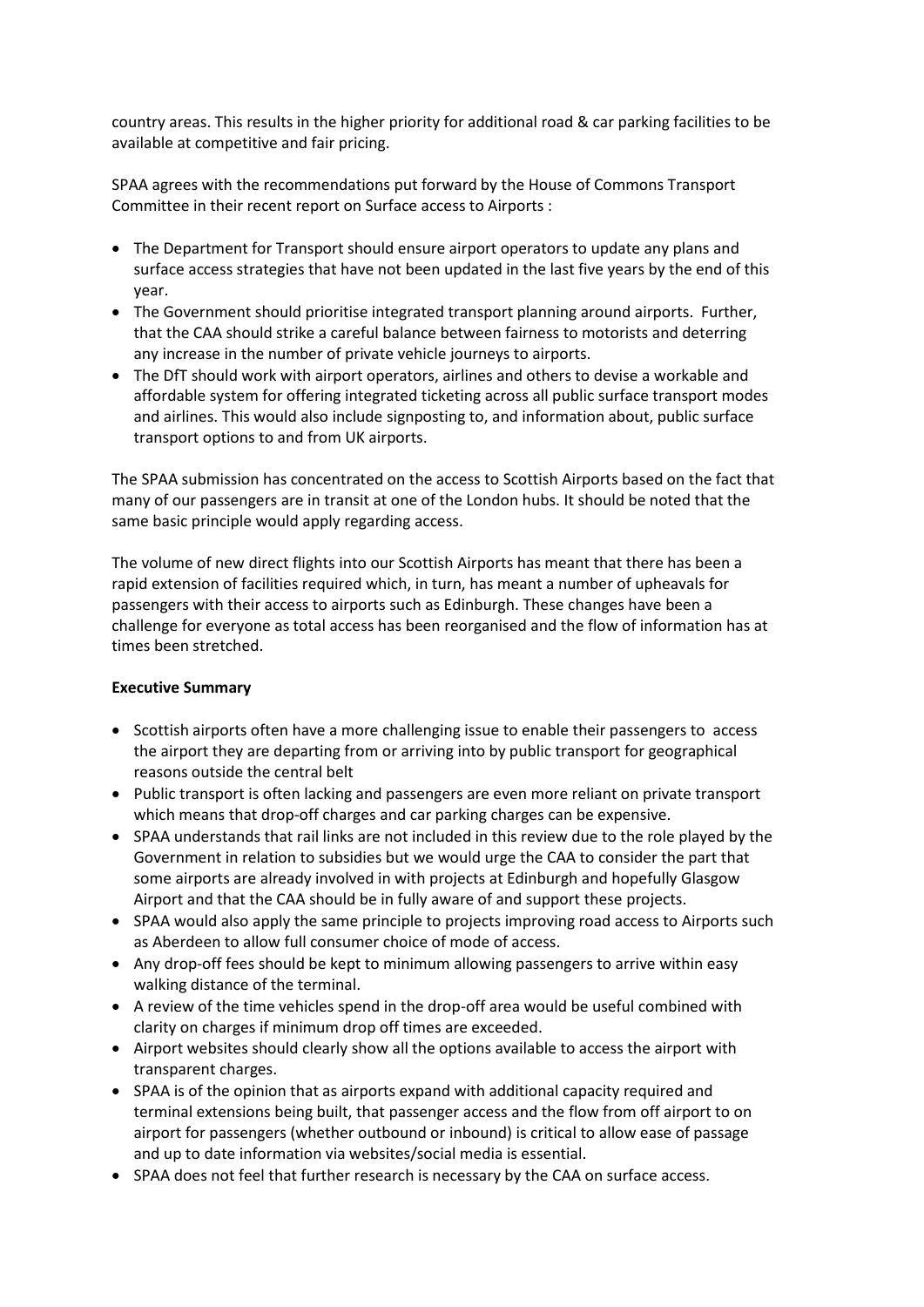#### **Consultation Questions**

#### **1. Have we identified the key issues on market structure within the scope of this review?**

SPAA believes that the review has covered all they key issues within the scope of this review and addresses a wide range of issues affecting the passenger experience in accessing UK airports.

SPAA believes that road and rail projects have a major part to play in passengers getting to the airport for many of our members and their passengers in Scotland and that these should be identified and considered in relation to the rest of the review.

SPAA agrees with the CAA's view that there should be competition between airport operators and different surface access operators to keep prices at competitive levels and quality of service high but this should not lead to the exclusion of new entrants.

Public transport to an airport is not always possible leaving many passengers the need to either be dropped off at the airport or park their car. The public transport options are also not always available on a 24 hour basis at some airports, leaving passengers, arriving late in the evening or departing early in the morning, and airport staff, working early or late shifts, no alternative but to use private transport.

There has been significant extension in the service provision of bus services to both Edinburgh & Glasgow Airport which now offer a 24 hour timetable from the centre of town together with an extension of the timings for the tram in Edinburgh and a co-ordinated bus/rail connectivity in Aberdeen.

These co-ordinated services are all clearly visible on the airports website for passengers and incoming visitors to view easily. Airport in the Highlands and Islands are more regularly accessed by car/taxi due to their location.

Public transport is not always suitable for passengers travelling with a lot of luggage, with families which may include buggies and for Persons of Reduced Mobility (PRMs) who might be travelling in a wheelchair. Car parking charges can be really high, particularly in proximity to the terminal which disadvantages passengers of reduced mobility and families

A careful balance needs to be struck between the charging structures for car parking at airports to ensure that prices are set at a level that does not result in passengers who do not have access to suitable public transport excessive charges. Adequate transport links to and from the terminal should be supplied with good frequency and allowing sheltered pick up areas

Many airports have seen passengers arriving by private car as a revenue opportunity, and several are charging quite large amounts simply for drop-off or collection with charges frequently applied to taxis as well as to private vehicles.

SPAA believes it's essential that any drop-off facility costs should be kept to a minimum for passengers arriving by private car/taxi. This must be within walking distance of the terminal so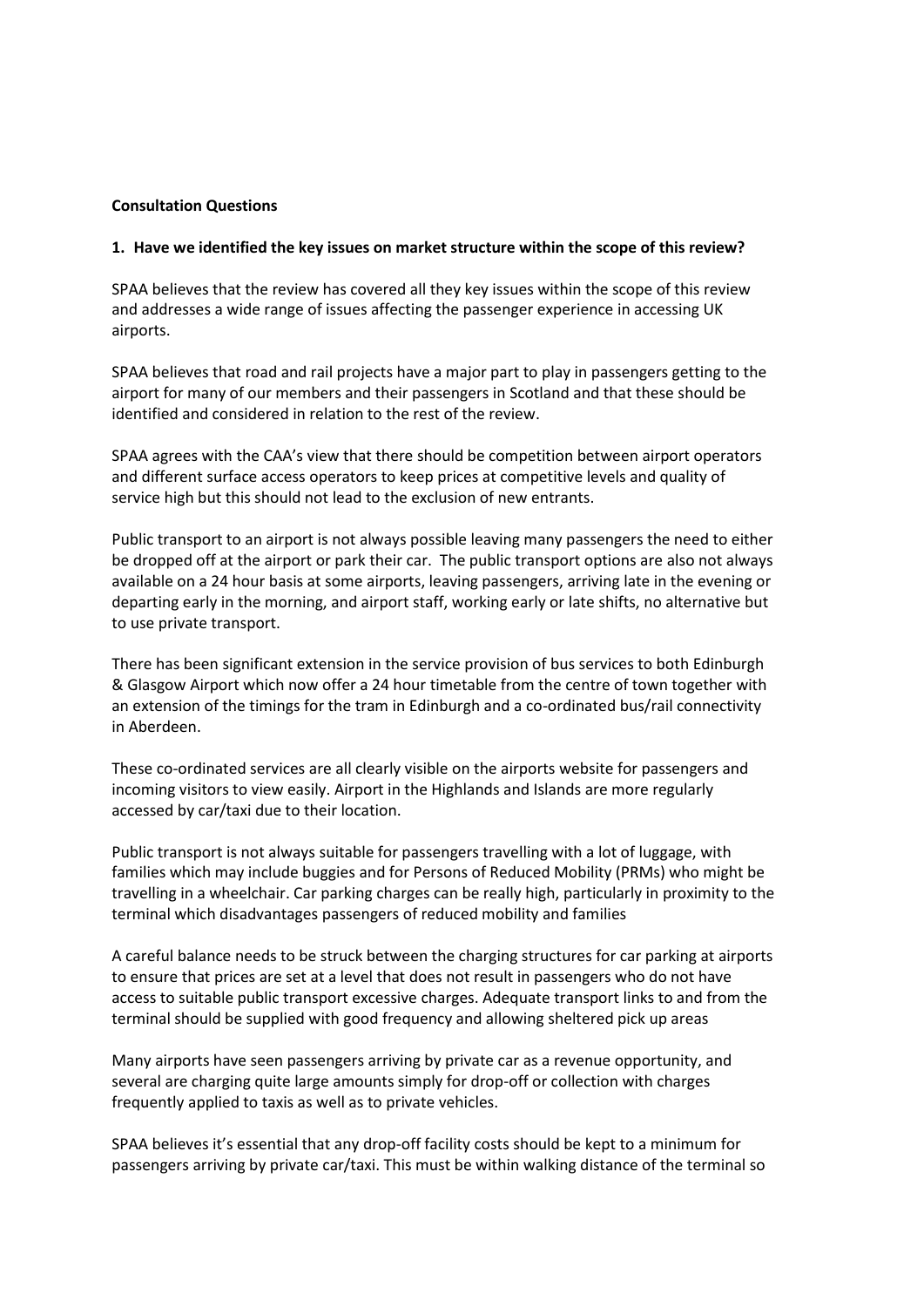that they can get quickly into the airport and start their journey. It's not acceptable that the free drop-off is only in a car park away from the terminal and then the passenger must take a bus to the terminal.

SPAA also believes that if any charges are levied that the cost that the time limit must be clearly visible and the additional costs for exceeding the time limit be clearly displayed and not be excessive.

Scottish Airports caters for a very large amount of inbound visitors from all over the world, particularly in the summer months, partly for overseas and domestic holidaymakers but also for events such as the Edinburgh Festival/Edinburgh Tattoo etc. The arrival process is often their introduction to Scotland and it must be welcoming and informative.

Pick-up areas vary with some airports offering up to 15 minutes free parking in short-stay car parks immediately adjacent to the terminal with marked and reserved areas. This offers an undercover dry area to transfer passengers and luggage and much less stress for drivers than arriving too early and driving round the airport for 10 minutes to avoid being given a ticket. Although drivers might think their pick-up will just take a few minutes, it frequently entails a longer wait. It's quite likely that many drivers would exceed the 15 minutes and be charged anyway. The airport is unlikely to lose out in parking fees and stands to gain from good PR and a less congested forecourt.

SPAA is happy that the CAA reviews the enforcement of the time vehicles spend in the drop-off area but remain realistic and transparent.

Airport operators generally work with selected taxi operators. SPAA believes that the licensing of official taxi providers should be reviewed regularly and that the process should be totally transparent and fair.

Passengers can pre-arrange cheaper journeys with mini-cab companies with pick-up normally in the car park or designated pick up areas. These arrangements are well understood by regular passengers.

Most airports will have contractual arrangements with transport providers which is acceptable providing that there is competition and transparency. Many airports hold an open tender and then award a contract to operate coaches into the airport such as Scottish Citylink, Lothian Buses/Airport Express etc. Some of these non express bus links can be fairly tortuous such as the service that operates from Glasgow Gilmour Street which is promoted as an airport link but is a local service that goes all round the houses before reaching the airport.

#### **2. Have you any views and/or evidence on the market position of airport operators in the provision of airport services used to access the airport?**

SPAA has no particular views or evidence relating to this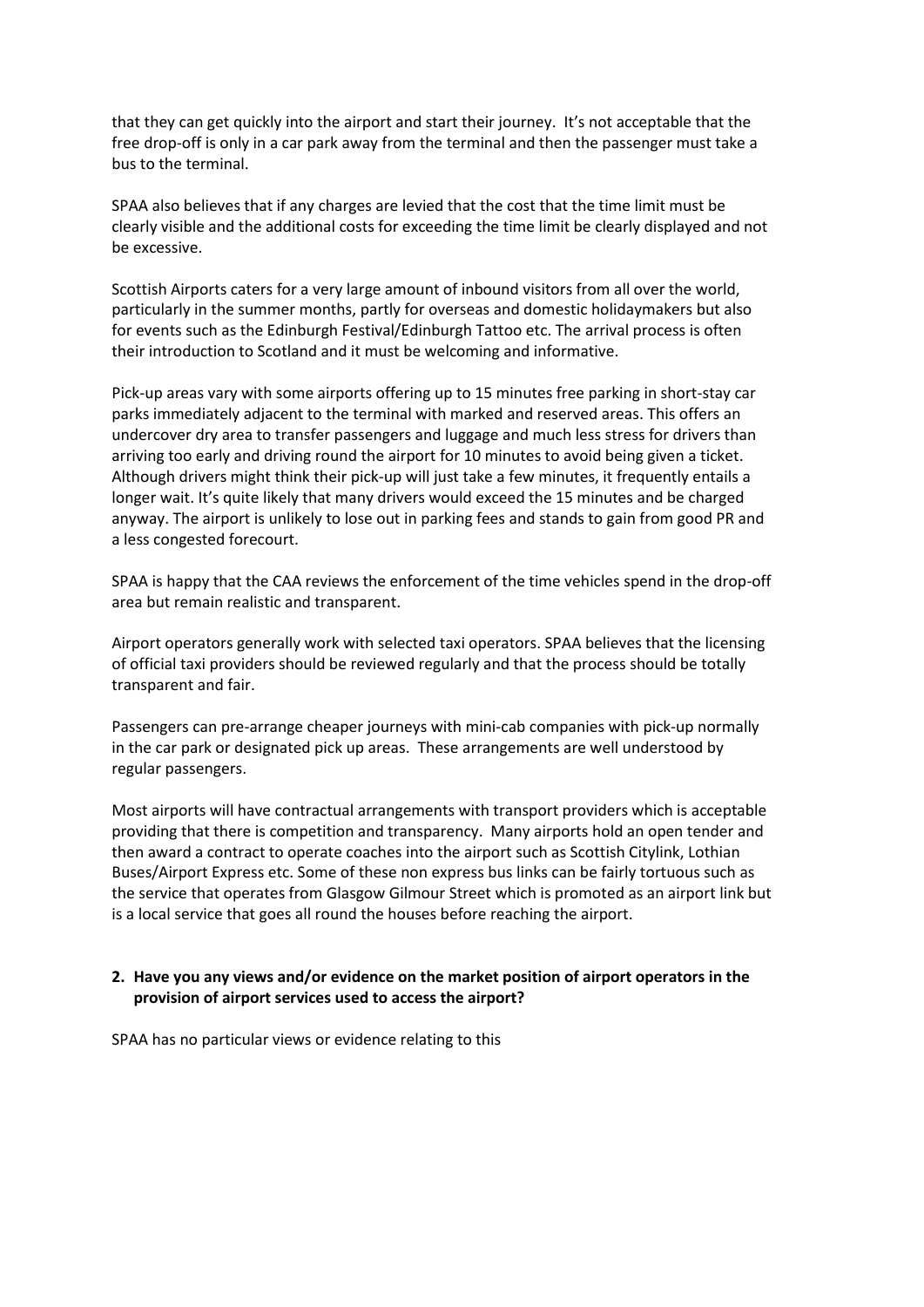## **3. Have you any evidence or views on how well informed consumers are of their airport surface access options and on what is important to passengers in accessing an airport? Is this an area that merits further research?**

SPAA feels that most passengers consider that ease of transport connections to the airport are important or essential. Inaccessibility for an early morning departure can often incur additional cost at an airport hotel to enable a passenger to reach their airport on time.

UK originating passengers are usually better informed than visitors who are reliant on websites, whilst overseas visitors may have to rely on, on board airline magazines or arrival videos.

It is essential that airport websites are transparent and promote options equally. The passenger needs to be offered a choice. Whilst there will always be passengers who want the fastest, more direct service to the city centre and are prepared to pay for it, there will be others who are cost conscious and would be prepared to travel a slightly longer albeit direct journey.

For example, Edinburgh Airport has information desks and leaflets on arrival in the terminal offering information about accessing central Edinburgh and beyond.

# **Have we identified the key issues related to the distribution of airport car parking? Do you have any views on what, if anything, would improve outcomes to consumers?**

SPAA agrees that the CAA has identified the key issues related to airport car parking. It is important that a range of options are offered. A careful balance needs to be struck on car parking charges so as to encourage passengers to use public transport but, at the same time, encouraging drivers to use car parks.

Regular users of airport car parks will likely be aware of the different options available, if not via the airport's own website, through price comparison websites or their travel agent.

## **4. Have you any views and/or evidence on how the information set that passengers have, when choosing between airport surface access products, could be improved for consumers?**

SPAA believes that airports should offer comprehensive information clearly stating any charges that passengers will experience for differing modes of transport/charges for car parking or drop off.

There should be clear and simple signage and maps for connecting transport/car parking pick up etc

A good example is Edinburgh which produces a route map covering Lothian Buses (including the Airlink bus) and Edinburgh Trams is available to all arriving passengers in the baggage hall.

It's also important to look at good practices of airlines. One example is the Directory page of British Airways' Highlife magazine clearly showing the different choices available for passengers to travel from the London airports they serve to central London with indicative prices. There